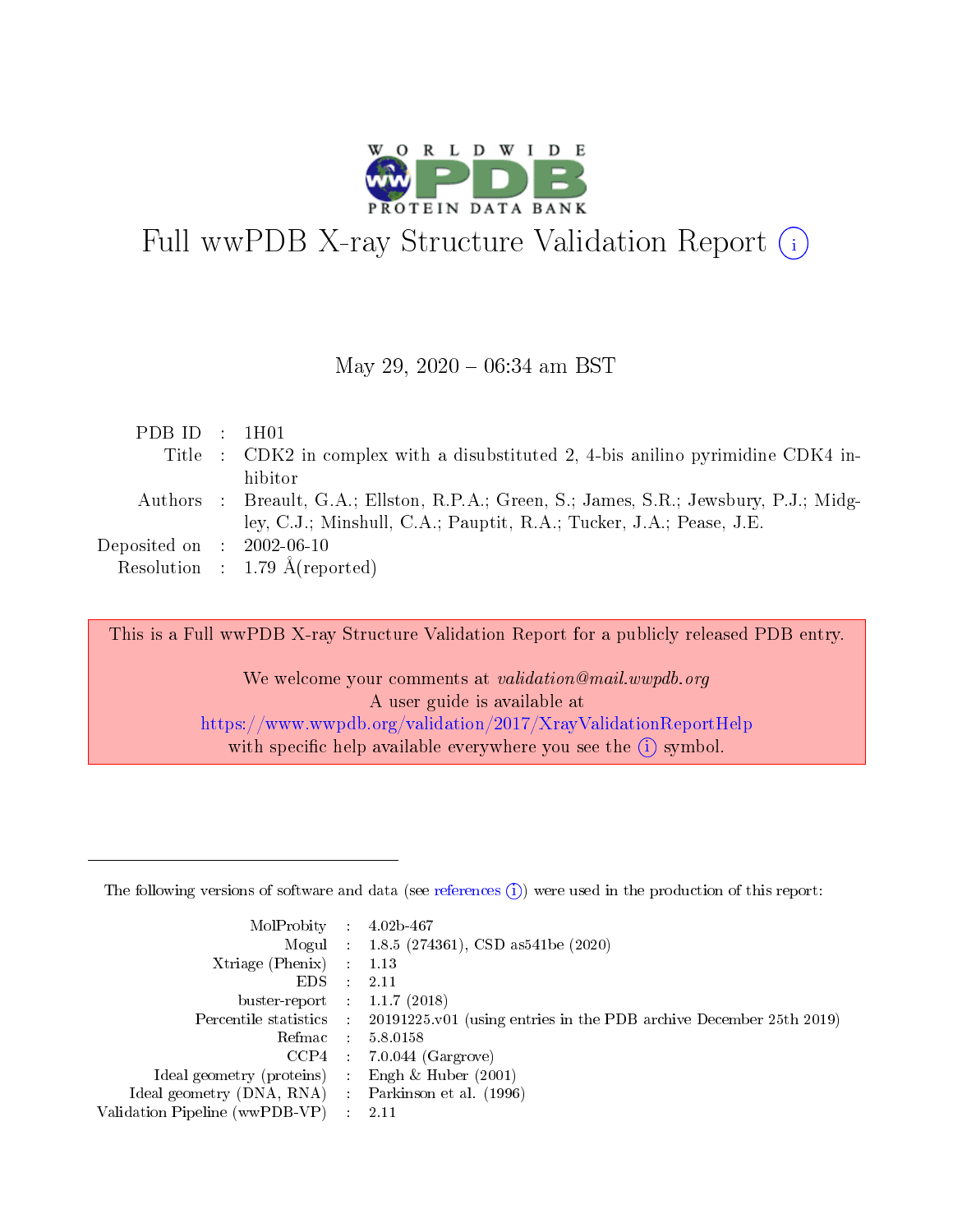# 1 [O](https://www.wwpdb.org/validation/2017/XrayValidationReportHelp#overall_quality)verall quality at a glance  $(i)$

The following experimental techniques were used to determine the structure: X-RAY DIFFRACTION

The reported resolution of this entry is 1.79 Å.

Percentile scores (ranging between 0-100) for global validation metrics of the entry are shown in the following graphic. The table shows the number of entries on which the scores are based.



| Metric                | Whole archive<br>$(\#\mathrm{Entries})$ | Similar resolution<br>$(\#\text{Entries}, \text{resolution range}(\text{\AA}))$ |
|-----------------------|-----------------------------------------|---------------------------------------------------------------------------------|
| $R_{free}$            | 130704                                  | $5950(1.80-1.80)$                                                               |
| Clashscore            | 141614                                  | $6793(1.80-1.80)$                                                               |
| Ramachandran outliers | 138981                                  | 6697 $(1.80-1.80)$                                                              |
| Sidechain outliers    | 138945                                  | 6696 (1.80-1.80)                                                                |
| RSRZ outliers         | 127900                                  | $5850(1.80-1.80)$                                                               |

The table below summarises the geometric issues observed across the polymeric chains and their fit to the electron density. The red, orange, yellow and green segments on the lower bar indicate the fraction of residues that contain outliers for  $>=3, 2, 1$  and 0 types of geometric quality criteria respectively. A grey segment represents the fraction of residues that are not modelled. The numeric value for each fraction is indicated below the corresponding segment, with a dot representing fractions  $\epsilon=5\%$  The upper red bar (where present) indicates the fraction of residues that have poor fit to the electron density. The numeric value is given above the bar.

| Mol | $\cap$ hain | Length | Quality of chain |     |
|-----|-------------|--------|------------------|-----|
|     |             |        | 8%               |     |
| л.  | . .         | 298    | 81%              | 14% |

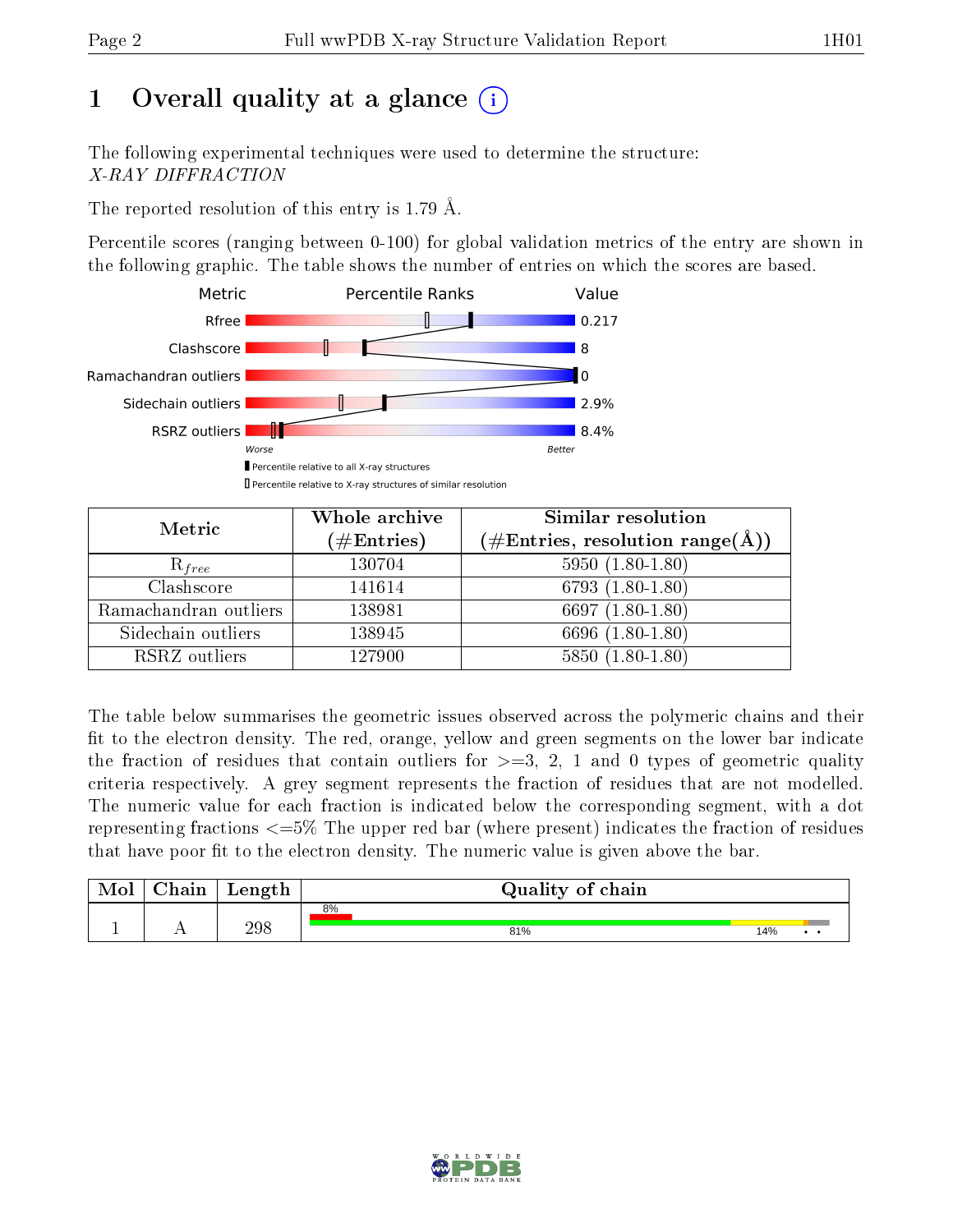# 2 Entry composition (i)

There are 5 unique types of molecules in this entry. The entry contains 2661 atoms, of which 0 are hydrogens and 0 are deuteriums.

In the tables below, the ZeroOcc column contains the number of atoms modelled with zero occupancy, the AltConf column contains the number of residues with at least one atom in alternate conformation and the Trace column contains the number of residues modelled with at most 2 atoms.

• Molecule 1 is a protein called CYCLIN-DEPENDENT KINASE 2.

| Mol | Chain | Residues |                     |      | Atoms |     | $\text{ZeroOcc} \mid \text{AltConf} \mid \text{Trace}$ |  |
|-----|-------|----------|---------------------|------|-------|-----|--------------------------------------------------------|--|
|     |       | 287      | $\rm Total$<br>2346 | 1532 | 400   | 407 |                                                        |  |

• Molecule 2 is GLYCEROL (three-letter code: GOL) (formula:  $C_3H_8O_3$ ).



|  | $\text{Mol}$   Chain   Residues | Atoms               | $ZeroOcc$   AltConf |
|--|---------------------------------|---------------------|---------------------|
|  |                                 | Total C O<br>$-3-3$ |                     |
|  |                                 | Total C O           |                     |

• Molecule 3 is  $(2R)$ -1-[4-({4-[ $(2,5$ -DICHLOROPHENYL)AMINO]PYRIMIDIN-2-YL}AMIN O)PHENOXY]-3-(DIMETHYLAMINO)PROPAN-2-OL (three-letter code: FAL) (formula:  $C_{21}H_{23}Cl_2N_5O_2$ .

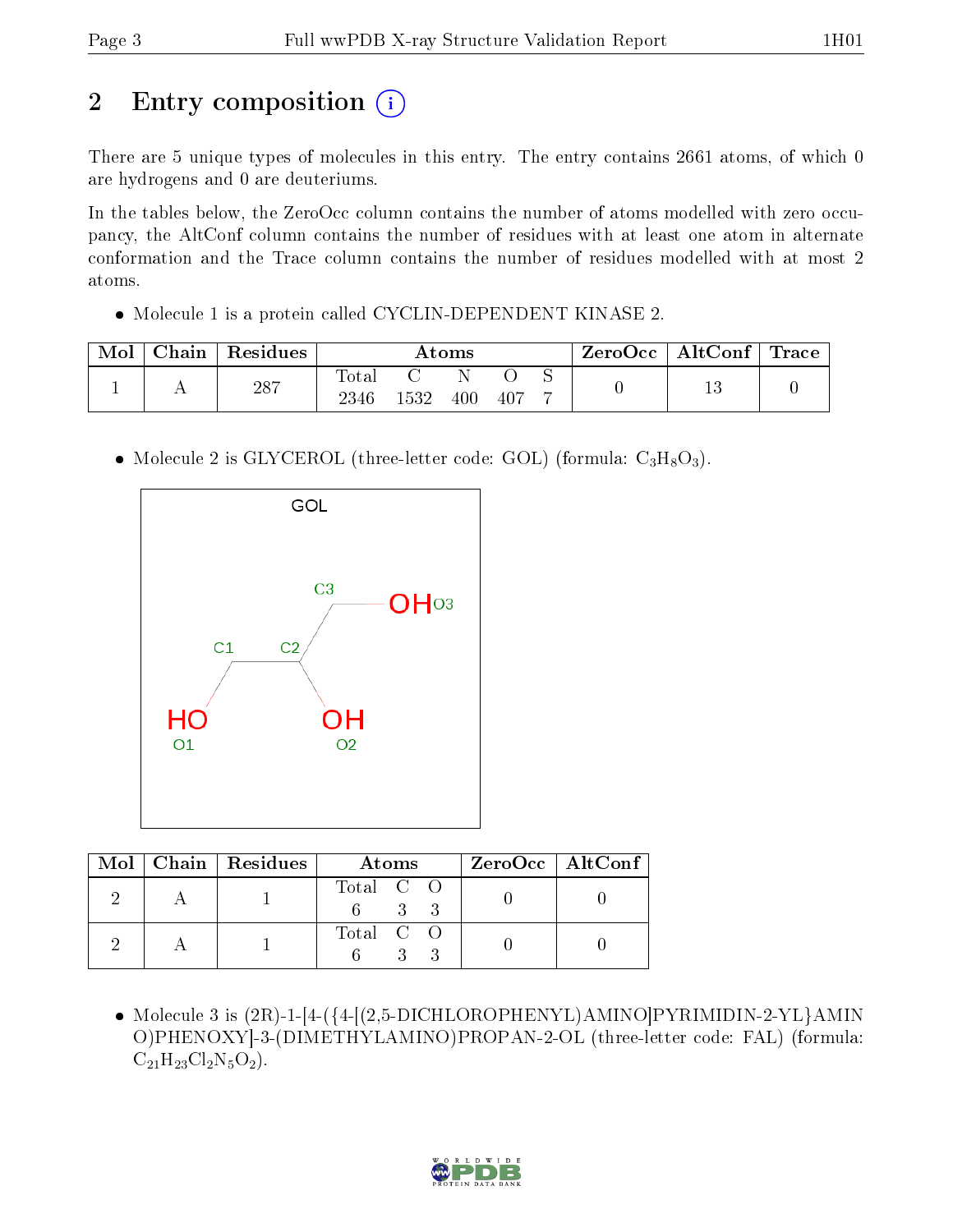

| Mol | Chain   Residues | Atoms      |  |      |   |  | $\rm ZeroOcc \mid AltConf \mid$ |
|-----|------------------|------------|--|------|---|--|---------------------------------|
|     |                  | Total C Cl |  | 21 2 | h |  |                                 |

 Molecule 4 is (2S)-1-[4-({4-[(2,5-DICHLOROPHENYL)AMINO]PYRIMIDIN-2-YL}AMIN O)PHENOXY]-3-(DIMETHYLAMINO)PROPAN-2-OL (three-letter code: FBL) (formula:  $C_{21}H_{23}Cl_2N_5O_2$ .



| Mol | Chain   Residues | Atoms      |  |  |  |  | $ZeroOcc \mid AltConf$ |  |
|-----|------------------|------------|--|--|--|--|------------------------|--|
|     |                  | Total C Cl |  |  |  |  |                        |  |

Molecule 5 is water.

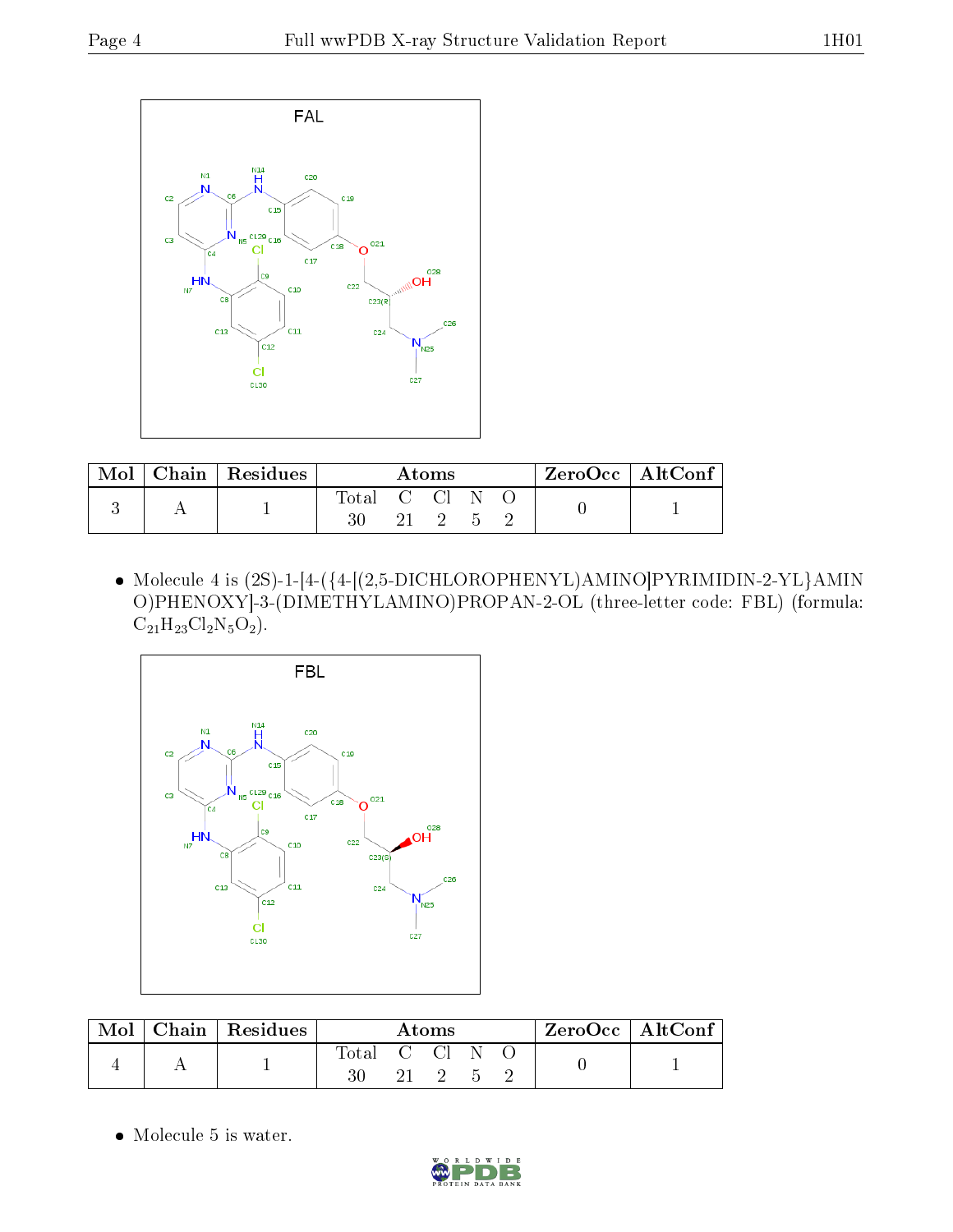|  | $\text{Mol}$   Chain   Residues | Atoms               | $\rm ZeroOcc$   AltConf |  |
|--|---------------------------------|---------------------|-------------------------|--|
|  | 243                             | Total<br>243<br>243 |                         |  |

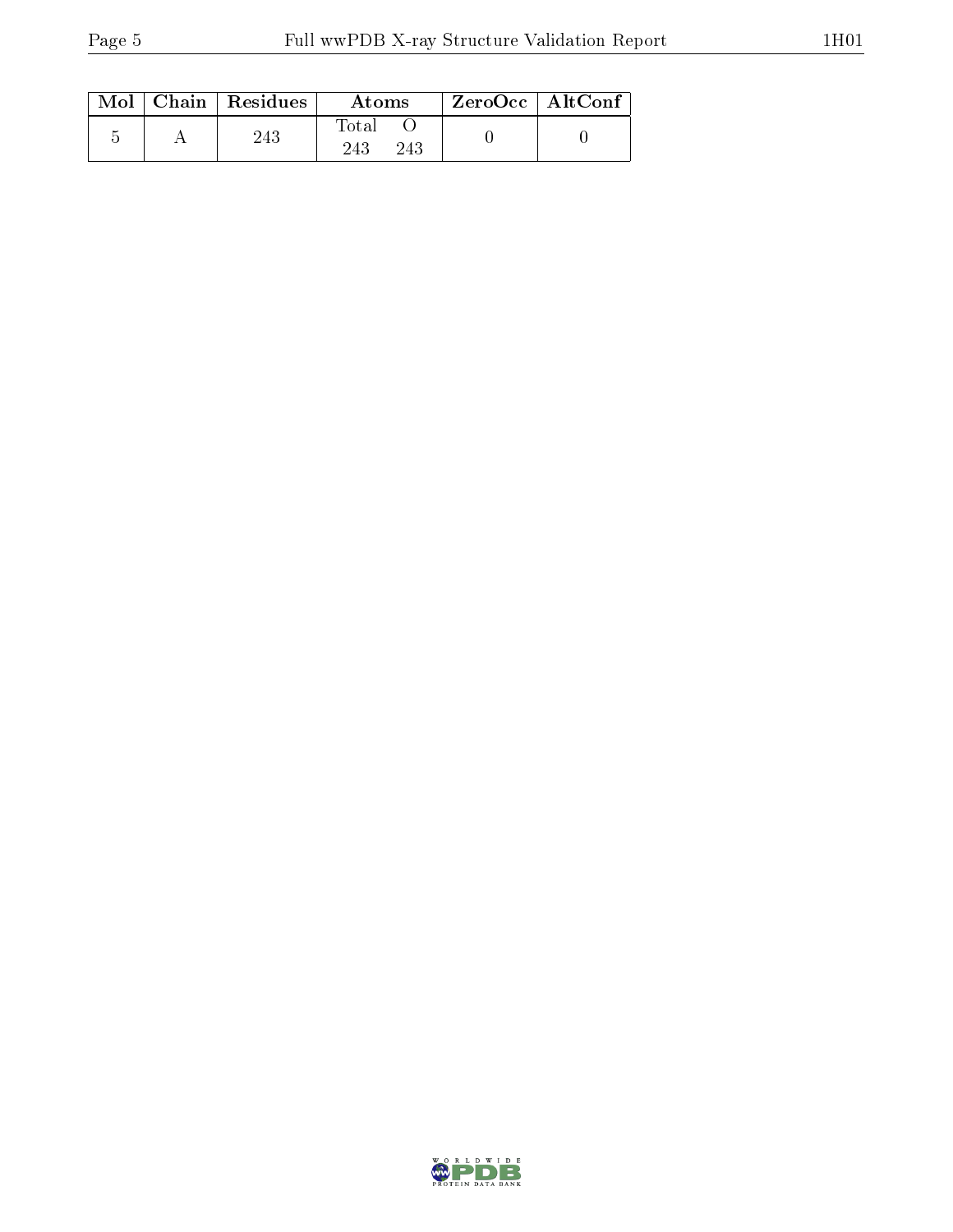## 3 Residue-property plots  $(i)$

These plots are drawn for all protein, RNA and DNA chains in the entry. The first graphic for a chain summarises the proportions of the various outlier classes displayed in the second graphic. The second graphic shows the sequence view annotated by issues in geometry and electron density. Residues are color-coded according to the number of geometric quality criteria for which they contain at least one outlier: green  $= 0$ , yellow  $= 1$ , orange  $= 2$  and red  $= 3$  or more. A red dot above a residue indicates a poor fit to the electron density (RSRZ  $> 2$ ). Stretches of 2 or more consecutive residues without any outlier are shown as a green connector. Residues present in the sample, but not in the model, are shown in grey.

• Molecule 1: CYCLIN-DEPENDENT KINASE 2



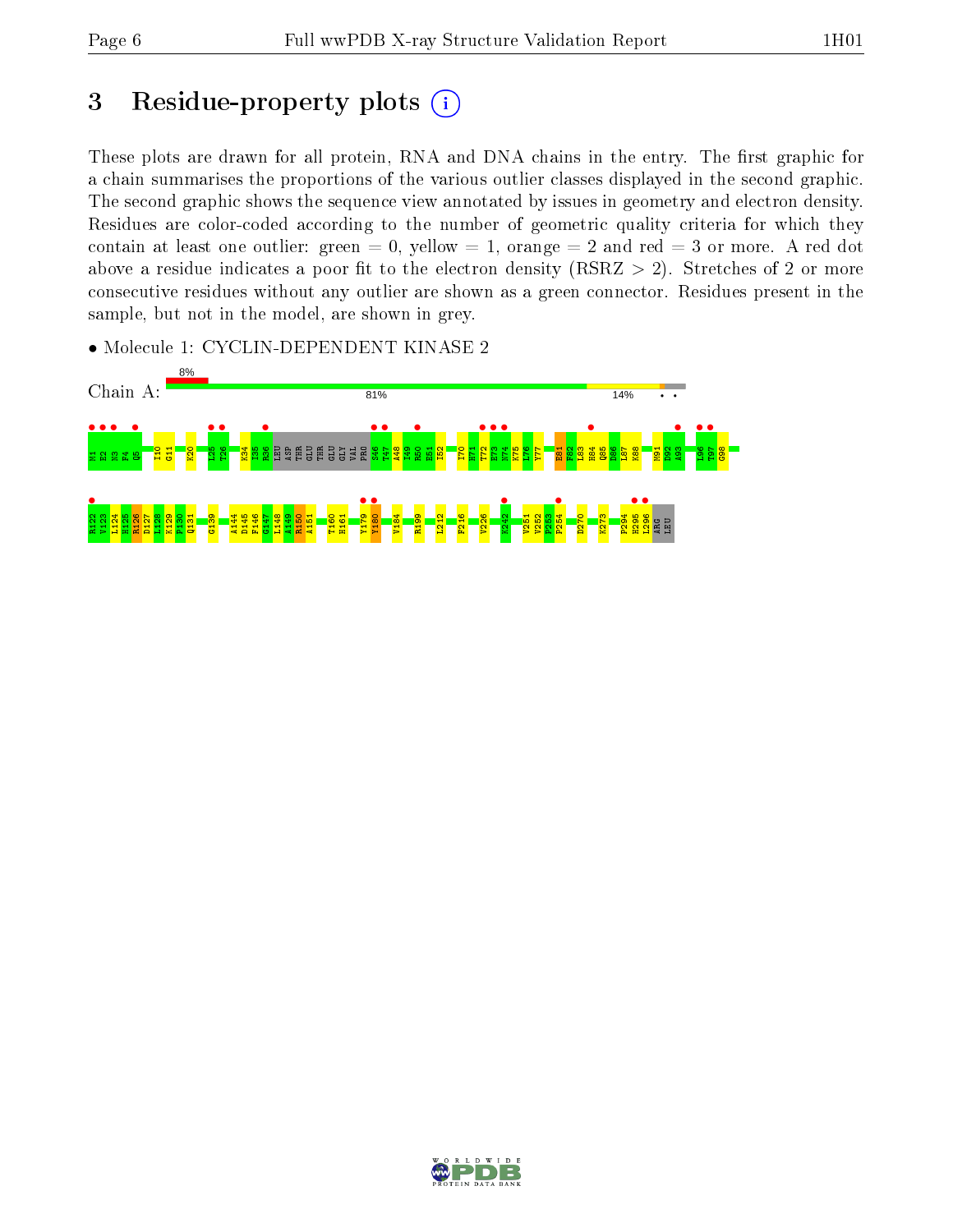# 4 Data and refinement statistics  $(i)$

| Property                                                             | Value                                            | Source     |
|----------------------------------------------------------------------|--------------------------------------------------|------------|
| Space group                                                          | P 21 21 21                                       | Depositor  |
| Cell constants                                                       | $70.70\text{\AA}$<br>$53.13\text{\AA}$<br>72.48Å |            |
| a, b, c, $\alpha$ , $\beta$ , $\gamma$                               | $90.00^\circ$<br>$90.00^\circ$<br>$90.00^\circ$  | Depositor  |
| Resolution $(A)$                                                     | 31.77<br>$-1.79$                                 | Depositor  |
|                                                                      | 31.77<br>1.79                                    | <b>EDS</b> |
| % Data completeness                                                  | $93.5(31.77-1.79)$                               | Depositor  |
| (in resolution range)                                                | 93.6 (31.77-1.79)                                | <b>EDS</b> |
| $\mathrm{R}_{merge}$                                                 | 0.03                                             | Depositor  |
| $\mathrm{R}_{sym}$                                                   | (Not available)                                  | Depositor  |
| $\langle I/\sigma(I) \rangle^{-1}$                                   | 7.02 (at $1.79\text{\AA}$ )                      | Xtriage    |
| Refinement program                                                   | $\overline{\text{CNX } 2000.1}$                  | Depositor  |
|                                                                      | $\overline{0.190}$ ,<br>0.219                    | Depositor  |
| $R, R_{free}$                                                        | 0.190<br>0.217<br>$\mathbf{A}$                   | DCC        |
| $R_{free}$ test set                                                  | $1221$ reflections $(4.98\%)$                    | wwPDB-VP   |
| Wilson B-factor $(A^2)$                                              | 15.5                                             | Xtriage    |
| Anisotropy                                                           | 0.064                                            | Xtriage    |
| Bulk solvent $k_{sol}(e/\mathring{A}^3)$ , $B_{sol}(\mathring{A}^2)$ | $0.36$ , $56.6$                                  | <b>EDS</b> |
| $\overline{L-test for}$ twinning <sup>2</sup>                        | $< L >$ = 0.49, $< L2$ = 0.32                    | Xtriage    |
| Estimated twinning fraction                                          | $0.021$ for $-h, l, k$                           | Xtriage    |
| $F_o, F_c$ correlation                                               | 0.94                                             | <b>EDS</b> |
| Total number of atoms                                                | 2661                                             | wwPDB-VP   |
| Average B, all atoms $(A^2)$                                         | 18.0                                             | wwPDB-VP   |

Xtriage's analysis on translational NCS is as follows: The largest off-origin peak in the Patterson function is  $5.86\%$  of the height of the origin peak. No significant pseudotranslation is detected.

<sup>&</sup>lt;sup>2</sup>Theoretical values of  $\langle |L| \rangle$ ,  $\langle L^2 \rangle$  for acentric reflections are 0.5, 0.333 respectively for untwinned datasets, and 0.375, 0.2 for perfectly twinned datasets.



<span id="page-6-1"></span><span id="page-6-0"></span><sup>1</sup> Intensities estimated from amplitudes.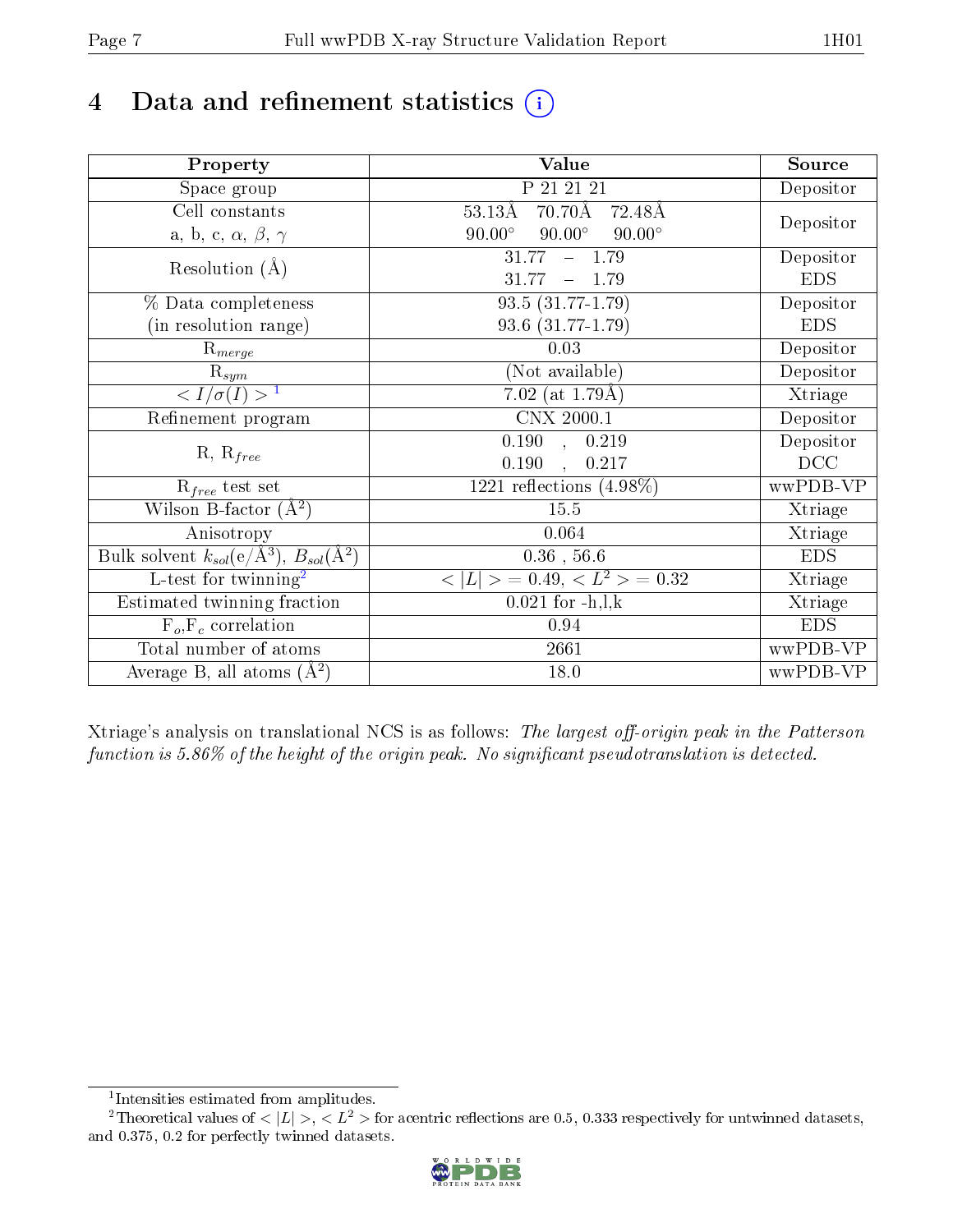# 5 Model quality  $(i)$

### 5.1 Standard geometry (i)

Bond lengths and bond angles in the following residue types are not validated in this section: GOL, KCX, FAL, FBL

The Z score for a bond length (or angle) is the number of standard deviations the observed value is removed from the expected value. A bond length (or angle) with  $|Z| > 5$  is considered an outlier worth inspection. RMSZ is the root-mean-square of all Z scores of the bond lengths (or angles).

| $Mol$   Chain |      | Bond lengths         | Bond angles |                    |  |
|---------------|------|----------------------|-------------|--------------------|--|
|               |      | RMSZ $ #Z  > 5$ RMSZ |             | $\#Z >5$           |  |
|               | 0.31 | 0/2450               | 0.58        | $1/3326$ $(0.0\%)$ |  |

There are no bond length outliers.

All (1) bond angle outliers are listed below:

|  |  |                                                        | $\mid$ Mol $\mid$ Chain $\mid$ Res $\mid$ Type $\mid$ Atoms $\mid$ Z $\mid$ Observed( $^o$ ) $\mid$ Ideal( $^o$ ) |  |
|--|--|--------------------------------------------------------|-------------------------------------------------------------------------------------------------------------------|--|
|  |  | $\parallel$ LYS $\parallel$ N-CA-C $\parallel$ -5.00 . |                                                                                                                   |  |

There are no chirality outliers.

There are no planarity outliers.

### $5.2$  Too-close contacts  $(i)$

In the following table, the Non-H and H(model) columns list the number of non-hydrogen atoms and hydrogen atoms in the chain respectively. The H(added) column lists the number of hydrogen atoms added and optimized by MolProbity. The Clashes column lists the number of clashes within the asymmetric unit, whereas Symm-Clashes lists symmetry related clashes.

|  |      | Mol   Chain   Non-H   H(model)   H(added) |      |    | $\mid$ Clashes $\mid$ Symm-Clashes |
|--|------|-------------------------------------------|------|----|------------------------------------|
|  | 2346 |                                           | 2388 | 37 |                                    |
|  | 19   |                                           | 16   |    |                                    |
|  | 30   |                                           | 23   |    |                                    |
|  | 30   |                                           | 23   |    |                                    |
|  | 243  |                                           |      |    |                                    |
|  | 2661 |                                           | 2450 | 39 |                                    |

The all-atom clashscore is defined as the number of clashes found per 1000 atoms (including hydrogen atoms). The all-atom clashscore for this structure is 8.

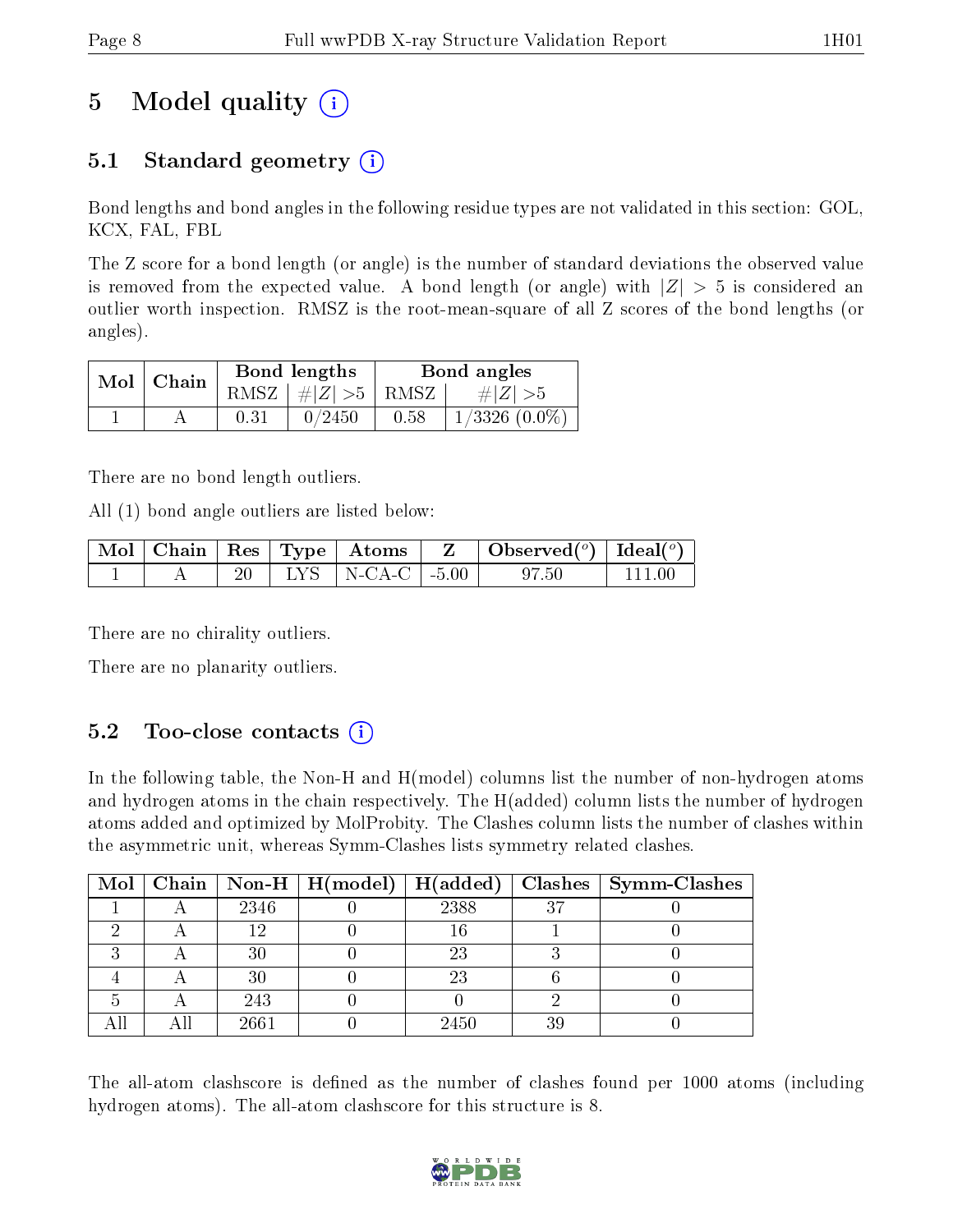| Atom-1                 | Atom-2                         | Interatomic<br>distance $(A)$ | $\overline{\text{Clash}}$<br>overlap $(\AA)$ |
|------------------------|--------------------------------|-------------------------------|----------------------------------------------|
| 1: A:88: LYS: HA       | 1: A:91:MET:HE2                | 1.65                          | 0.77                                         |
| 1:A:129[A]:LYS:HE3     | 2:A:300:GOL:H11                | 1.74                          | 0.68                                         |
| 1:A:70:ILE:HB          | 1:A:77:TYR:HB2                 | 1.88                          | 0.56                                         |
| 1: A:295: HIS:O        | 1:A:296:LEU:CB                 | 2.55                          | $0.55\,$                                     |
| 1:A:84[B]:HIS:CD2      | 1:A:85:GLN:HB3                 | 2.41                          | 0.55                                         |
| 1: A: 139: GLY: HA2    | 1:A:294:PRO:HD3                | 1.89                          | 0.55                                         |
| 1:A:179[B]:TYR:O       | 1:A:179[B]:TYR:CD1             | 2.60                          | 0.53                                         |
| 1:A:72[A]:THR:HG22     | 5:A:2052:HOH:O                 | 2.08                          | 0.53                                         |
| 1:A:212[A]:LEU:HG      | 1:A:216:PHE:CZ                 | 2.44                          | 0.53                                         |
| 1:A:270:ASP:HB3        | 1:A:273:LYS:HG3                | 1.91                          | 0.52                                         |
| 1:A:48:ALA:O           | 1:A:52:ILE:HG12                | 2.11                          | 0.51                                         |
| 1: A:98: GLY: HA2      | 1:A:199:ARG:HD3                | 1.93                          | 0.50                                         |
| 1: A:98: GLY:CA        | 1:A:199:ARG:HD3                | 2.44                          | 0.48                                         |
| $1:A:10[A].\nILE:HG22$ | 3:A:301[A]:FAL:CL30            | 2.51                          | 0.48                                         |
| 1: A:81: GLU:O         | 3:A:301[A]:FAL:H2              | 2.14                          | 0.48                                         |
| 1: A:81: GLU:O         | 4:A:302[B]:FBL:H2              | 2.14                          | 0.48                                         |
| 1: A.87: LEU:O         | 1: A:91: MET:HG3               | 2.14                          | 0.47                                         |
| 1: A:88: LYS: CG       | 4:A:302[B]:FBL:H261            | 2.47                          | 0.45                                         |
| 1:A:52:ILE:HD12        | 1: A:148: LEU: CD2             | 2.46                          | 0.45                                         |
| 1:A:180[B]:TYR:HB3     | 1:A:184:VAL:HG11               | 1.99                          | 0.45                                         |
| 1: A:88:LYS:HB3        | 4:A:302[B]:FBL:H261            | 1.98                          | 0.45                                         |
| 1:A:52:ILE:HD12        | 1:A:148:LEU:HD23               | 1.99                          | 0.44                                         |
| 1:A:251:VAL:HG12       | 1:A:252:VAL:HG13               | 1.99                          | 0.44                                         |
| 1:A:226[A]:VAL:H G22   | 5:A:2180:HOH:O                 | 2.18                          | 0.43                                         |
| 1:A:126[B]:ARG:HD2     | 1:A:180[B]:TYR:CD2             | 2.54                          | 0.43                                         |
| 1:A:127:ASP:CG         | 1:A:129[B]:LYS:HZ1             | $2.22\,$                      | 0.43                                         |
| 3:A:301[A]:FAL:H16     | $3:A:301\overline{A}$ : FAL:N5 | 2.33                          | 0.43                                         |
| 4:A:302[B]:FBL:N5      | 4:A:302[B]:FBL:H16             | 2.33                          | 0.43                                         |
| 1:A:144:ALA:O          | 1:A:145:ASP:HB2                | 2.19                          | 0.43                                         |
| 1:A:52:ILE:HD11        | 1:A:151:ALA:HB3                | 2.01                          | 0.41                                         |
| 1:A:10[B]:ILE:HG22     | 4:A:302[B]:FBL:CL30            | 2.58                          | 0.41                                         |
| 1: A:160:THR:O         | 1:A:161:HIS:HB2                | 2.21                          | 0.41                                         |
| 1:A:11:GLY:HA3         | 4:A:302[B]:FBL:CL30            | 2.58                          | 0.41                                         |
| 1:A:129[B]:LYS:HG3     | 1:A:131:GLN:H                  | 1.86                          | 0.40                                         |
| 1: A:34: LYS: HE3      | 1:A:75:LYS:HD3                 | 2.02                          | 0.40                                         |
| 1:A:124[B]:LEU:HD21    | 1:A:150:ARG:HH12               | 1.83                          | 0.40                                         |

All (39) close contacts within the same asymmetric unit are listed below, sorted by their clash magnitude.

There are no symmetry-related clashes.

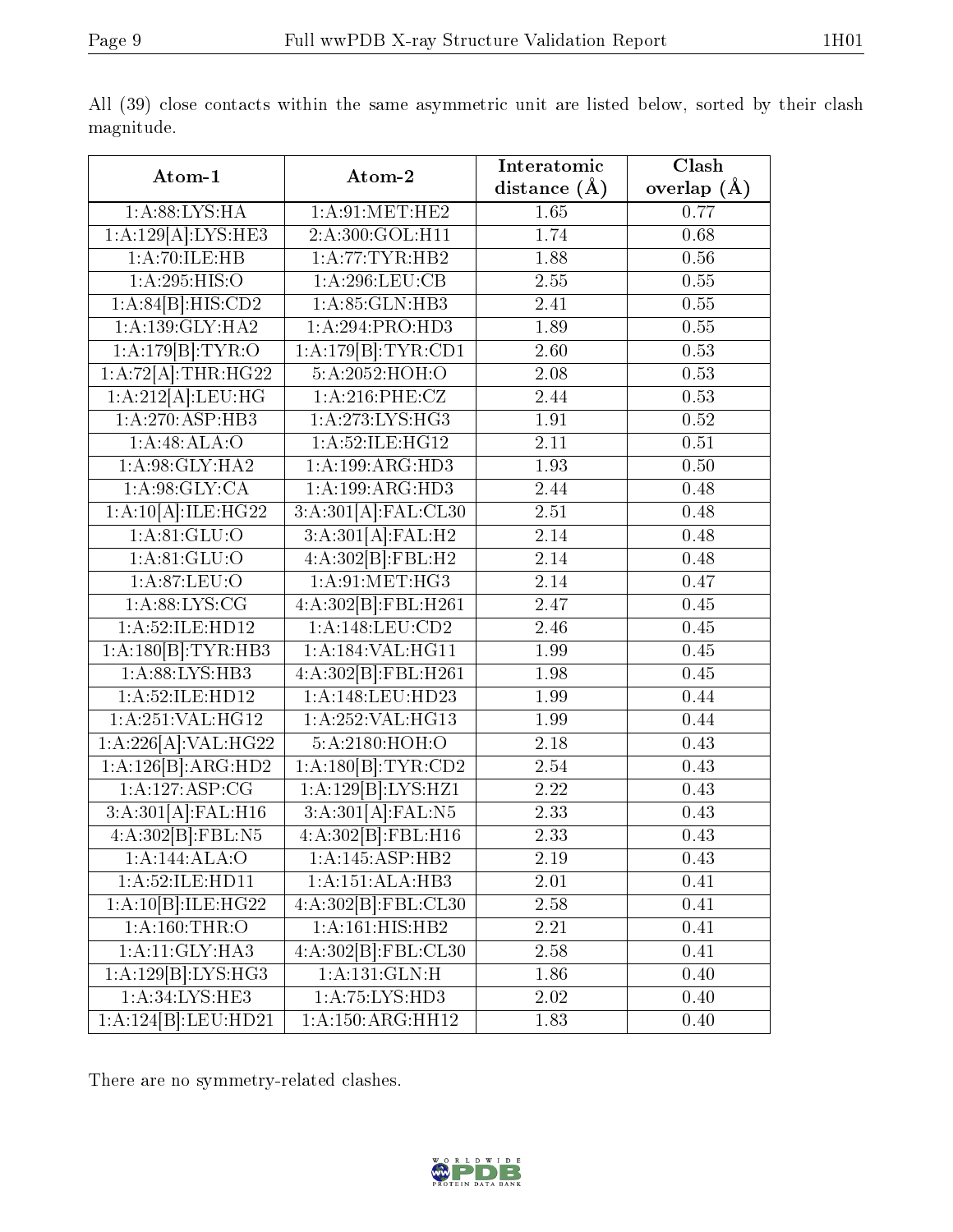### 5.3 Torsion angles (i)

#### 5.3.1 Protein backbone  $(i)$

In the following table, the Percentiles column shows the percent Ramachandran outliers of the chain as a percentile score with respect to all X-ray entries followed by that with respect to entries of similar resolution.

The Analysed column shows the number of residues for which the backbone conformation was analysed, and the total number of residues.

| Mol   Chain | Analysed                                | Favoured   Allowed   Outliers   Percentiles |  |                                                              |  |
|-------------|-----------------------------------------|---------------------------------------------|--|--------------------------------------------------------------|--|
|             | $295/298$ (99\%)   290 (98\%)   5 (2\%) |                                             |  | $\begin{array}{ c c c c c }\n\hline\n100 & 100\n\end{array}$ |  |

There are no Ramachandran outliers to report.

#### $5.3.2$  Protein sidechains  $(i)$

In the following table, the Percentiles column shows the percent sidechain outliers of the chain as a percentile score with respect to all X-ray entries followed by that with respect to entries of similar resolution.

The Analysed column shows the number of residues for which the sidechain conformation was analysed, and the total number of residues.

| Mol   Chain | Analysed                                |  | Rotameric   Outliers   Percentiles |  |
|-------------|-----------------------------------------|--|------------------------------------|--|
|             | $257/262$ (98\%)   248 (96\%)   9 (4\%) |  |                                    |  |

All (9) residues with a non-rotameric sidechain are listed below:

| Mol | Chain | Res    | <b>Type</b> |
|-----|-------|--------|-------------|
|     | А     | 81     | <b>GLU</b>  |
| 1   | A     | 83     | LEU         |
|     | А     | 126[A] | $\rm{ARG}$  |
|     | А     | 126 B  | $\rm{ARG}$  |
| 1   | A     | 146    | PHE         |
| 1   | A     | 150    | $\rm{ARG}$  |
| 1   | А     | 180[A] | <b>TYR</b>  |
|     |       | 180[   | TYR         |
|     |       | 254    | PRO         |

Some sidechains can be flipped to improve hydrogen bonding and reduce clashes. All (3) such sidechains are listed below:

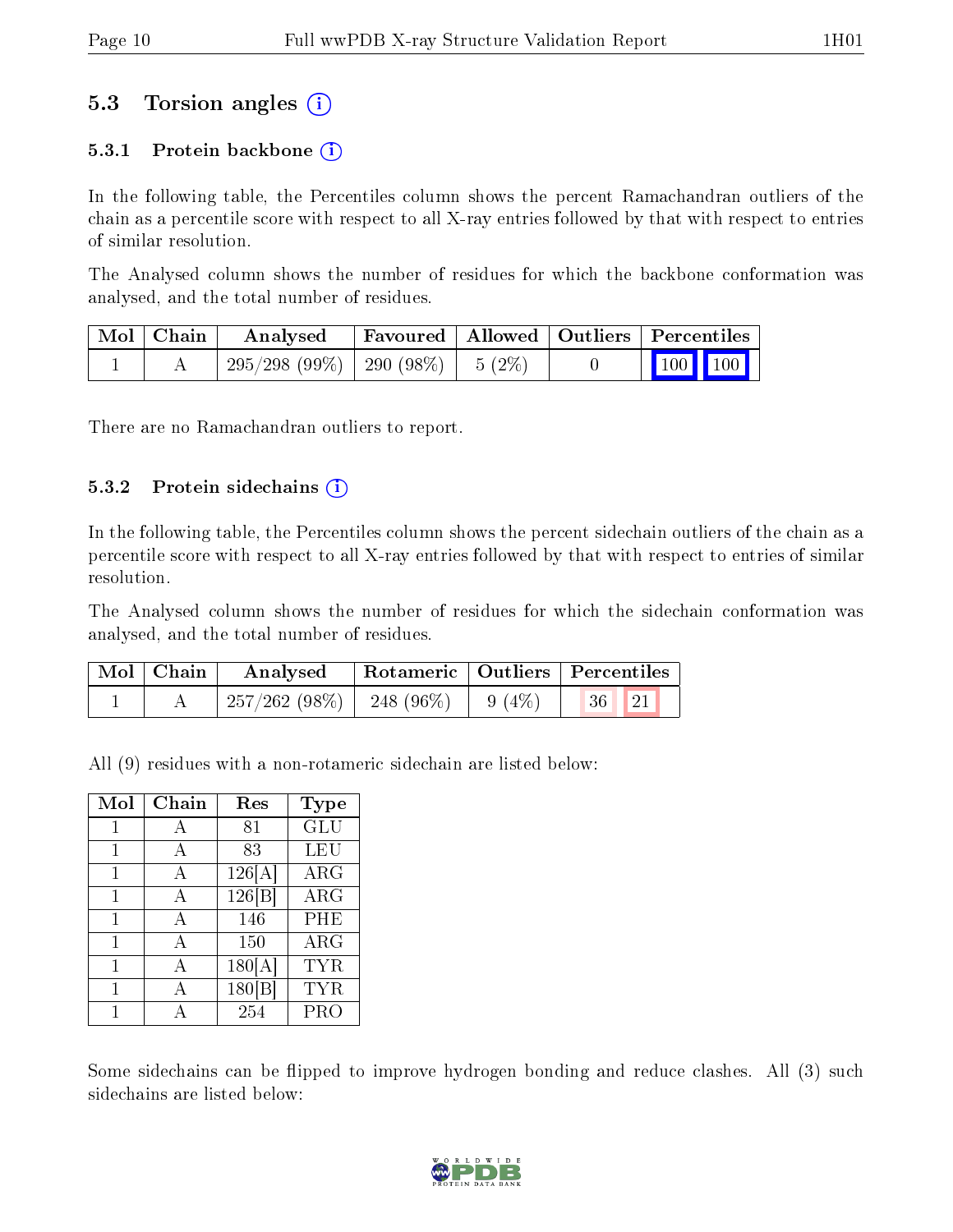| Mol | Chain | Res | Type            |
|-----|-------|-----|-----------------|
|     |       |     | GLN             |
|     |       | 59  | $\Delta$ $\sim$ |
|     |       | くら  | CH N            |

#### 5.3.3 RNA  $(i)$

There are no RNA molecules in this entry.

### 5.4 Non-standard residues in protein, DNA, RNA chains (i)

1 non-standard protein/DNA/RNA residue is modelled in this entry.

In the following table, the Counts columns list the number of bonds (or angles) for which Mogul statistics could be retrieved, the number of bonds (or angles) that are observed in the model and the number of bonds (or angles) that are defined in the Chemical Component Dictionary. The Link column lists molecule types, if any, to which the group is linked. The Z score for a bond length (or angle) is the number of standard deviations the observed value is removed from the expected value. A bond length (or angle) with  $|Z| > 2$  is considered an outlier worth inspection. RMSZ is the root-mean-square of all Z scores of the bond lengths (or angles).

| Mol | <b>Type</b> | $\overline{\phantom{a}}$ Chain $\overline{\phantom{a}}$ | Res | Link | Bond lengths |      |         | Bond angles                                 |      |        |
|-----|-------------|---------------------------------------------------------|-----|------|--------------|------|---------|---------------------------------------------|------|--------|
|     |             |                                                         |     |      | Counts       | RMSZ | #Z  > 2 | $\vert$ Counts $\vert$ RMSZ $\vert \neq$  Z |      |        |
|     | <b>KCX</b>  |                                                         | 33  |      |              | 0.50 |         | 4.12.14                                     | 3.43 | 1(25%) |

In the following table, the Chirals column lists the number of chiral outliers, the number of chiral centers analysed, the number of these observed in the model and the number defined in the Chemical Component Dictionary. Similar counts are reported in the Torsion and Rings columns. '-' means no outliers of that kind were identified.

|  |  |  | Mol   Type   Chain   Res   Link   Chirals   Torsions   Rings |  |
|--|--|--|--------------------------------------------------------------|--|
|  |  |  | 0/7/10/12                                                    |  |

There are no bond length outliers.

All (1) bond angle outliers are listed below:

| $\mid$ Mol $\mid$ Chain $\mid$ Res $\mid$ Type $\mid$ |  | Atoms                           | $\vert$ Observed $(^\circ)$ $\vert$ Ideal $(^\circ)$ |        |
|-------------------------------------------------------|--|---------------------------------|------------------------------------------------------|--------|
|                                                       |  | $\text{KCX}$   CE-NZ-CX   -6.81 | 111 42                                               | 122 ዓ5 |

There are no chirality outliers.

There are no torsion outliers.

There are no ring outliers.

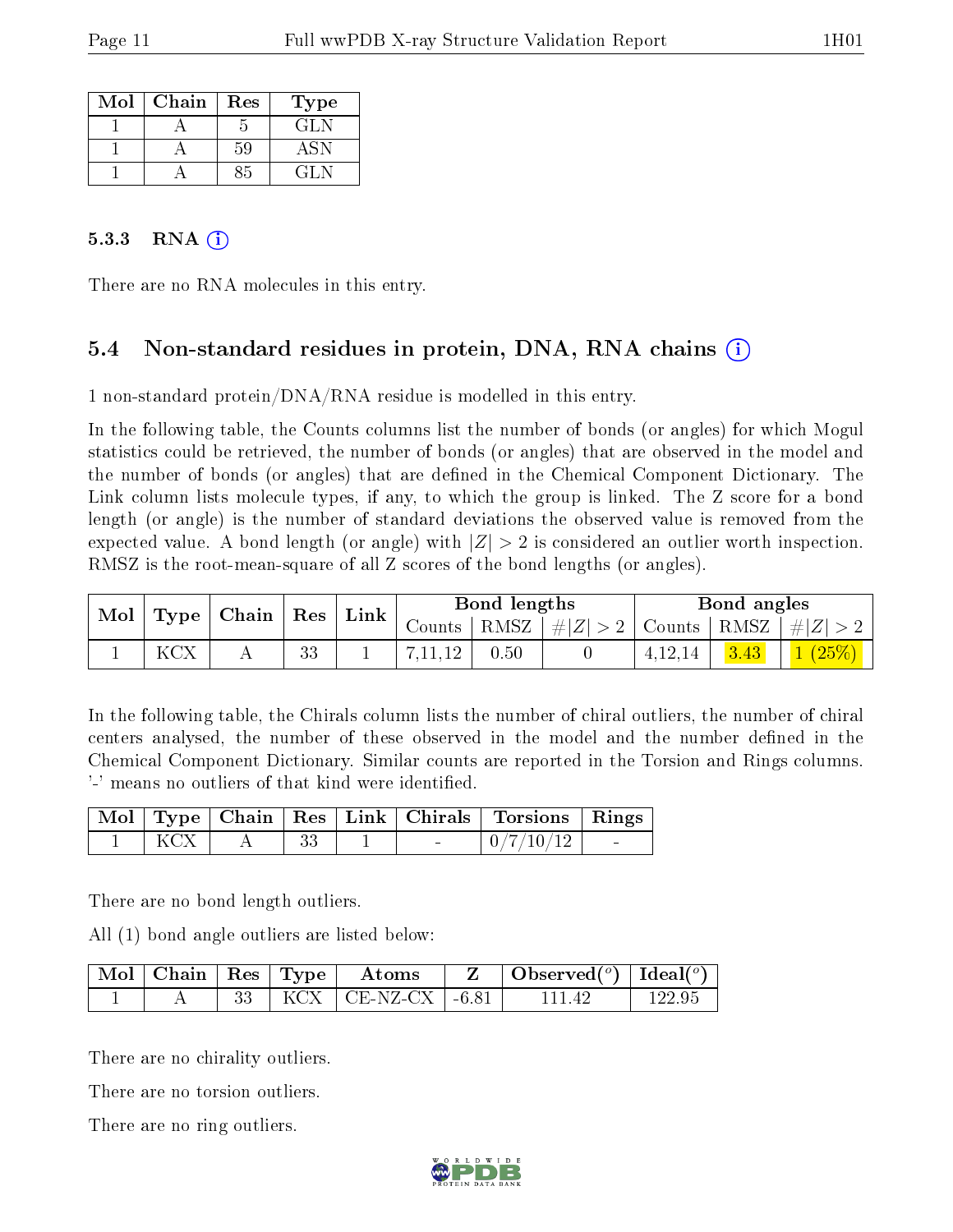No monomer is involved in short contacts.

#### 5.5 Carbohydrates (i)

There are no carbohydrates in this entry.

#### 5.6 Ligand geometry (i)

4 ligands are modelled in this entry.

In the following table, the Counts columns list the number of bonds (or angles) for which Mogul statistics could be retrieved, the number of bonds (or angles) that are observed in the model and the number of bonds (or angles) that are dened in the Chemical Component Dictionary. The Link column lists molecule types, if any, to which the group is linked. The Z score for a bond length (or angle) is the number of standard deviations the observed value is removed from the expected value. A bond length (or angle) with  $|Z| > 2$  is considered an outlier worth inspection. RMSZ is the root-mean-square of all Z scores of the bond lengths (or angles).

| Mol            |                | Chain | Res    | Link                         |          | Bond lengths |             | Bond angles |      |             |  |
|----------------|----------------|-------|--------|------------------------------|----------|--------------|-------------|-------------|------|-------------|--|
|                | Type           |       |        |                              | Counts   | RMSZ         | # $ Z  > 2$ | Counts      | RMSZ | # $ Z  > 2$ |  |
| 3              | ${\rm FAL}$    |       | 301[A] |                              | 32,32,32 | 1.81         | 9(28%)      | 43, 43, 43  | 1.22 | $(16\%)$    |  |
|                | FBL            | А     | 302 B  |                              | 32,32,32 | 1.88         | $11(34\%)$  | 43, 43, 43  | 1.32 | $8(18\%)$   |  |
| $\overline{2}$ | GOL            |       | 299    | $\qquad \qquad \blacksquare$ | 5,5,5    | 0.46         |             | 5,5,5       | 0.23 |             |  |
| ച              | $\mathrm{GOL}$ |       | 300    | $\overline{\phantom{0}}$     | 5,5,5    | 0.55         |             | 5,5,5       | 0.35 |             |  |

In the following table, the Chirals column lists the number of chiral outliers, the number of chiral centers analysed, the number of these observed in the model and the number defined in the Chemical Component Dictionary. Similar counts are reported in the Torsion and Rings columns. '-' means no outliers of that kind were identified.

| Mol | <b>Type</b> | Chain | Res    | $Link \,  $ | $\perp$ Chirals              | <b>Torsions</b>   | Rings   |
|-----|-------------|-------|--------|-------------|------------------------------|-------------------|---------|
| २   | FAL         |       | 301[A] |             | $\blacksquare$               | 6/17/17/17        | 0/3/3/3 |
|     | <b>FBL</b>  |       | 302 B  |             | $\overline{\phantom{a}}$     | 4/17/17/17        | 0/3/3/3 |
|     | <b>GOL</b>  |       | 299    |             | $\overline{\phantom{0}}$     | 0/4/4/4           |         |
|     | GOL         |       | 300    |             | $\qquad \qquad \blacksquare$ | $^{\prime}4\,4$ / |         |

All (20) bond length outliers are listed below:

| Mol      | Chain | Res    | Type | Atoms    | Z    | Observed $(A)$ | Ideal(A) |
|----------|-------|--------|------|----------|------|----------------|----------|
| $\Omega$ |       | 301[A] | FAL  | $C6-N14$ | 3.98 | 1.44           | 1.36     |
|          |       | 302 B  | FBL  | $C6-N14$ | 3.98 | 1.44           | 1.36     |
|          |       | 301[A] | FAL  | $C4-N7$  | 3.38 | I .44          | 1.38     |
|          |       | 302 B  | FBL  | $C4-N7$  | 3.38 |                | $1.38\,$ |

Continued on next page...

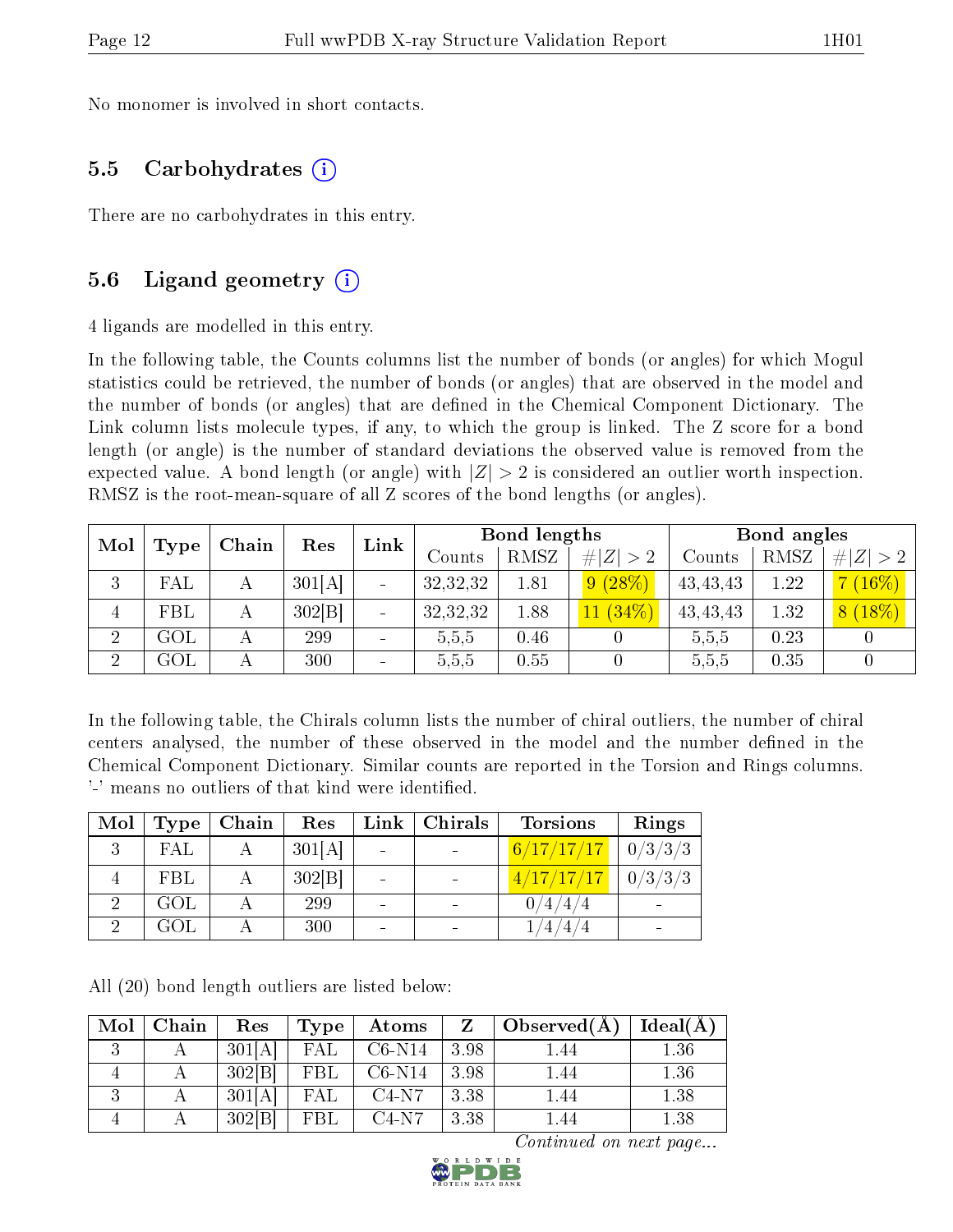| Mol            | Chain        | Res    | Type                    | Atoms                        | $\mathbf{Z}$ | Observed(A) | $Ideal(\AA)$ |
|----------------|--------------|--------|-------------------------|------------------------------|--------------|-------------|--------------|
| 3              | $\mathbf{A}$ | 301[A] | $\overline{\text{FAL}}$ | $C15-N14$                    | 2.79         | 1.46        | 1.40         |
| $\overline{4}$ | $\mathbf{A}$ | 302 B  | FBL                     | $C15-N14$                    | 2.79         | 1.46        | 1.40         |
| 3              | A            | 301[A] | <b>FAL</b>              | $C3-C2$                      | 2.76         | 1.44        | 1.38         |
| $\overline{4}$ | A            | 302 B  | FBL                     | $C3-C2$                      | 2.76         | 1.44        | 1.38         |
| 4              | $\mathbf{A}$ | 302[B] | FBL                     | $C24-C23$                    | 2.74         | 1.58        | 1.52         |
| 3              | A            | 301[A] | <b>FAL</b>              | $\overline{\text{C}}$ 16-C15 | 2.44         | 1.43        | 1.39         |
| $\overline{4}$ | $\mathbf{A}$ | 302 B  | FBL                     | $C16-C15$                    | 2.44         | 1.43        | 1.39         |
| 4              | $\bf{A}$     | 302 B  | FBL                     | $C24-N25$                    | 2.33         | 1.53        | 1.46         |
| 3              | A            | 301[A] | <b>FAL</b>              | $C20-C15$                    | 2.31         | 1.43        | 1.39         |
| $\overline{4}$ | A            | 302[B] | <b>FBL</b>              | $C20-C15$                    | 2.31         | 1.43        | 1.39         |
| 3              | $\bf{A}$     | 301[A] | FAL                     | $\overline{\text{C17-C18}}$  | 2.23         | 1.43        | 1.38         |
| 4              | A            | 302 B  | <b>FBL</b>              | $C17-C18$                    | 2.23         | 1.43        | 1.38         |
| 3              | A            | 301[A] | <b>FAL</b>              | $C8-N7$                      | 2.16         | 1.45        | 1.39         |
| 4              | $\bf{A}$     | 302 B  | FBL                     | $C8-N7$                      | 2.16         | 1.45        | 1.39         |
| 3              | $\bf{A}$     | 301[A] | <b>FAL</b>              | $\overline{C}20$ -C19        | 2.12         | 1.42        | 1.38         |
| $\overline{4}$ | $\rm A$      | 302 B  | FBL                     | $C20-C19$                    | 2.12         | 1.42        | 1.38         |

Continued from previous page...

All (15) bond angle outliers are listed below:

| Mol | Chain | Res    | <b>Type</b> | Atoms                                             | Z       | Observed $(°)$ | Ideal $(^\circ)$ |
|-----|-------|--------|-------------|---------------------------------------------------|---------|----------------|------------------|
| 4   | А     | 302[B] | FBL         | $C23-C24-N25$                                     | 3.03    | 118.25         | 112.41           |
| 4   | А     | 302[B] | FBL         | C <sub>24</sub> -C <sub>23</sub> -C <sub>22</sub> | 2.93    | 118.22         | 111.72           |
| 3   | A     | 301[A] | FAL         | O21-C22-C23                                       | 2.82    | 112.88         | 107.63           |
| 4   | А     | 302[B] | FBL         | O21-C22-C23                                       | 2.70    | 112.66         | 107.63           |
| 3   | А     | 301[A] | FAL         | $C2-C3-C4$                                        | $-2.69$ | 115.00         | 116.76           |
| 4   | А     | 302[B] | FBL         | $C2-C3-C4$                                        | $-2.69$ | 115.00         | 116.76           |
| 3   | А     | 301 A  | FAL         | $C23-C24-N25$                                     | 2.47    | 117.17         | 112.41           |
| 3   | A     | 301[A] | FAL         | $C2-N1-C6$                                        | 2.19    | 117.40         | 115.45           |
| 4   | А     | 302[B] | FBL         | $C2-N1-C6$                                        | 2.19    | 117.40         | 115.45           |
| 3   | А     | 301[A] | FAL         | $C22-O21-C18$                                     | 2.18    | 122.55         | 117.93           |
| 4   | А     | 302 B  | FBL         | C <sub>22</sub> -O <sub>21</sub> -C <sub>18</sub> | 2.18    | 122.55         | 117.93           |
| 3   | А     | 301[A] | FAL         | $C6-N5-C4$                                        | 2.10    | 120.46         | 116.28           |
| 4   | А     | 302[B] | <b>FBL</b>  | $C6-N5-C4$                                        | 2.10    | 120.46         | 116.28           |
| 3   | A     | 301 A  | FAL         | $N1-C6-N5$                                        | $-2.10$ | 124.56         | 126.55           |
| 4   | А     | 302[B] | FBL         | $N1-C6-N5$                                        | $-2.10$ | 124.56         | 126.55           |

There are no chirality outliers.

All (11) torsion outliers are listed below:

| $Mol$   Chain | Res    | Type | Atoms             |
|---------------|--------|------|-------------------|
|               | 301[A] | FAI  | O21-C22-C23-O28   |
|               |        | FAL. | $C22-C23-C24-N25$ |

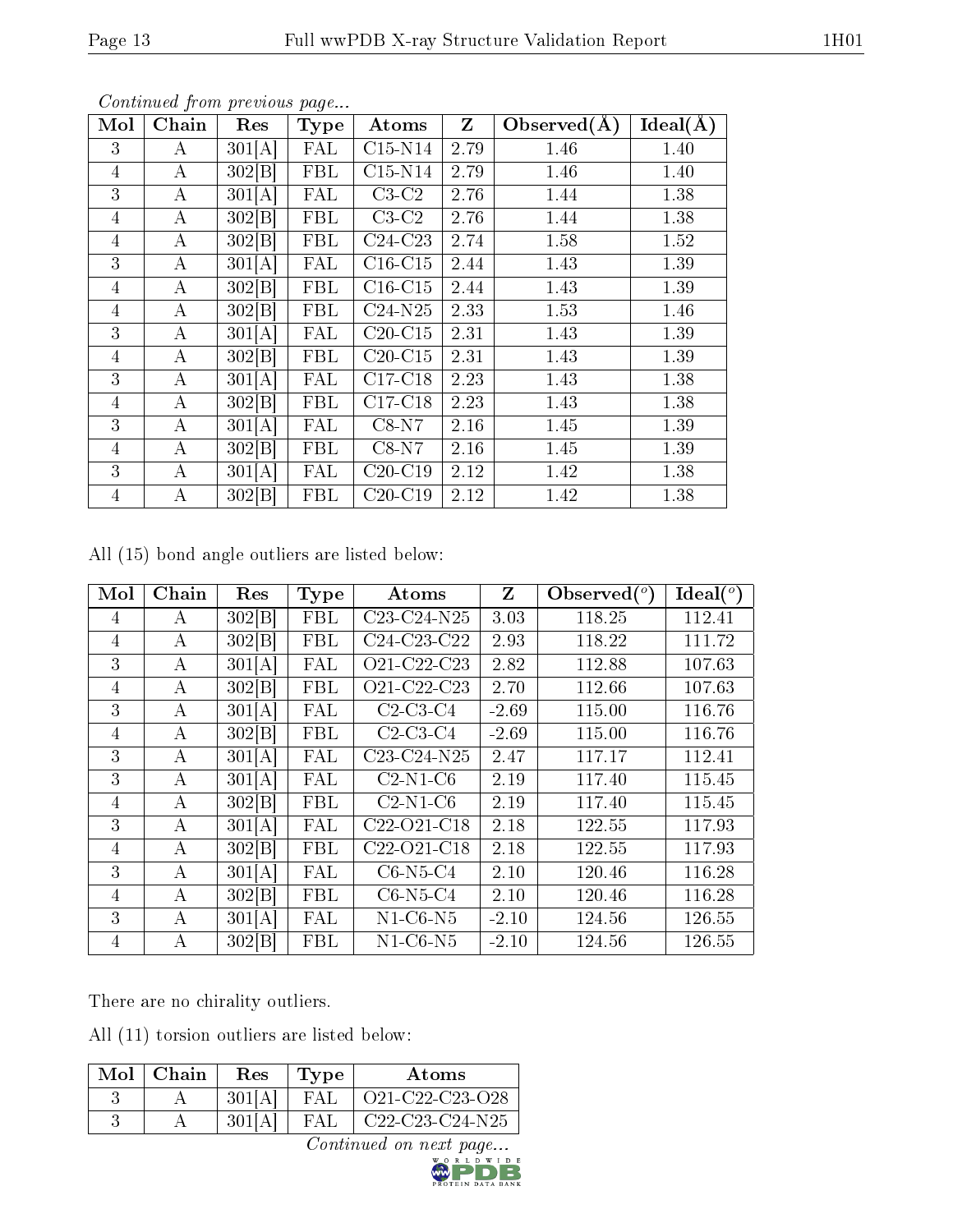| Mol            | Chain | Res    | Type       | <b>Atoms</b>                                      |
|----------------|-------|--------|------------|---------------------------------------------------|
| 3              | А     | 301[A] | FAL        | O28-C23-C24-N25                                   |
| 4              | А     | 302 B  | <b>FBL</b> | C23-C24-N25-C27                                   |
| 3              | A     | 301[A] | <b>FAL</b> | C19-C18-O21-C22                                   |
| 4              | Α     | 302 B  | FBL        | C19-C18-O21-C22                                   |
| 3              | А     | 301[A] | <b>FAL</b> | C17-C18-O21-C22                                   |
| 4              | А     | 302 B  | FBL        | C17-C18-O21-C22                                   |
| $\overline{2}$ | A     | 300    | GOL        | O1-C1-C2-C3                                       |
| 4              | А     | 302[B] | FBL        | $\overline{\text{C22-}\text{C23-}\text{C24-N25}}$ |
| 3              |       | 301    | <b>FAL</b> | O21-C22-C23-C24                                   |

Continued from previous page...

There are no ring outliers.

3 monomers are involved in 10 short contacts:

| $Mol$   Chain | Res                |     | $Type   Classhes   Symm-Classes$ |
|---------------|--------------------|-----|----------------------------------|
|               | 301[A]             | FAL |                                  |
|               | $302$ <sup>B</sup> | FBL |                                  |
|               |                    |     |                                  |

The following is a two-dimensional graphical depiction of Mogul quality analysis of bond lengths, bond angles, torsion angles, and ring geometry for all instances of the Ligand of Interest. In addition, ligands with molecular weight > 250 and outliers as shown on the validation Tables will also be included. For torsion angles, if less then 5% of the Mogul distribution of torsion angles is within 10 degrees of the torsion angle in question, then that torsion angle is considered an outlier. Any bond that is central to one or more torsion angles identified as an outlier by Mogul will be highlighted in the graph. For rings, the root-mean-square deviation (RMSD) between the ring in question and similar rings identified by Mogul is calculated over all ring torsion angles. If the average RMSD is greater than 60 degrees and the minimal RMSD between the ring in question and any Mogul-identified rings is also greater than 60 degrees, then that ring is considered an outlier. The outliers are highlighted in purple. The color gray indicates Mogul did not find sufficient equivalents in the CSD to analyse the geometry.

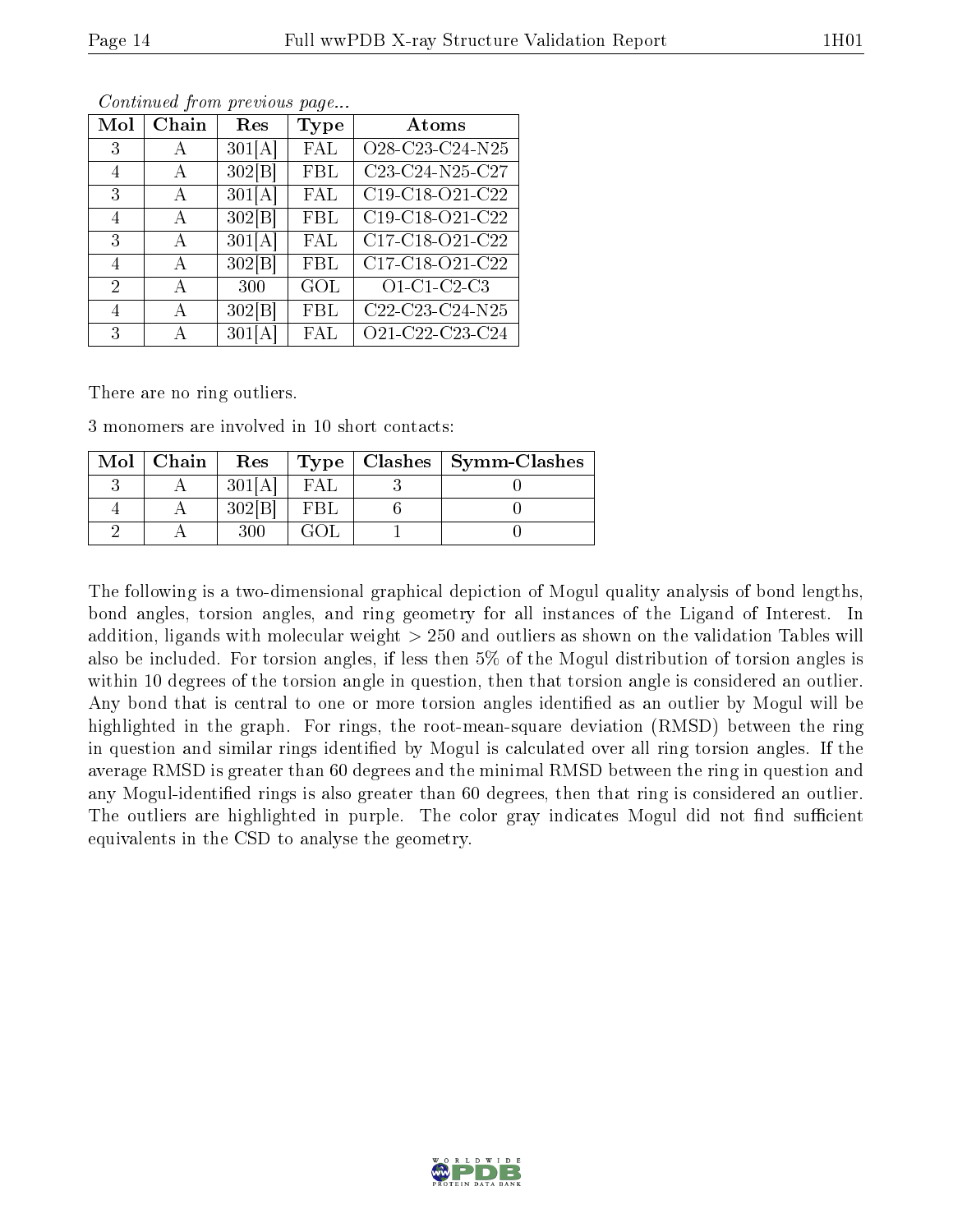

### 5.7 [O](https://www.wwpdb.org/validation/2017/XrayValidationReportHelp#nonstandard_residues_and_ligands)ther polymers (i)

There are no such residues in this entry.

### 5.8 Polymer linkage issues (i)

There are no chain breaks in this entry.

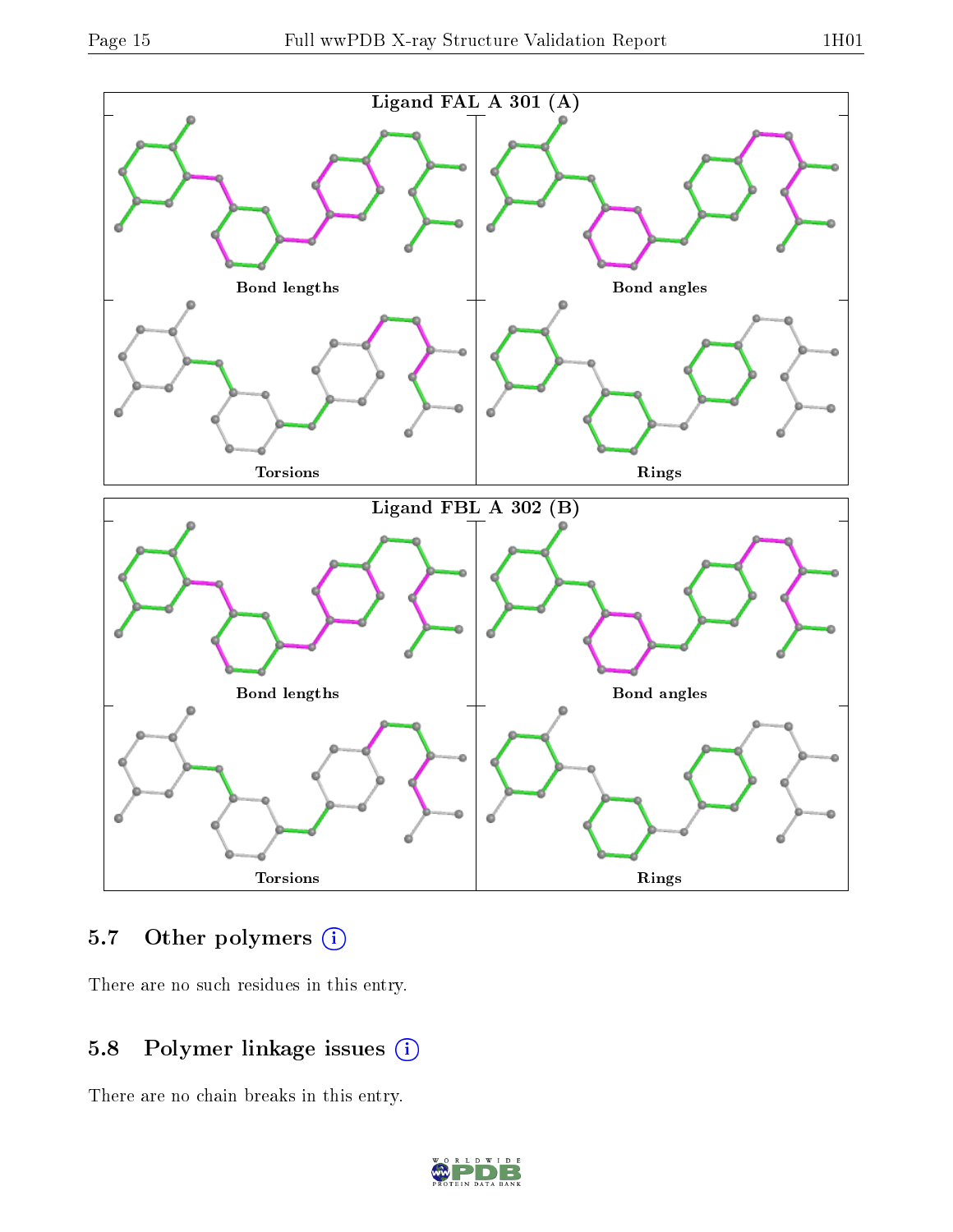## 6 Fit of model and data  $(i)$

### 6.1 Protein, DNA and RNA chains  $(i)$

In the following table, the column labelled  $#RSRZ> 2'$  contains the number (and percentage) of RSRZ outliers, followed by percent RSRZ outliers for the chain as percentile scores relative to all X-ray entries and entries of similar resolution. The OWAB column contains the minimum, median,  $95<sup>th</sup>$  percentile and maximum values of the occupancy-weighted average B-factor per residue. The column labelled ' $Q< 0.9$ ' lists the number of (and percentage) of residues with an average occupancy less than 0.9.

| $\vert$ Mol $\vert$ Chain | Analysed     | $<$ RSRZ $>$ | $\#\text{RSRZ}\text{>2}$          |  | $\vert$ OWAB(Å <sup>2</sup> ) $\vert$ Q<0.9 |  |
|---------------------------|--------------|--------------|-----------------------------------|--|---------------------------------------------|--|
|                           | 286/298(95%) | 0.42         | $\mid$ 24 (8%) 11 8 6, 15, 35, 52 |  |                                             |  |

All (24) RSRZ outliers are listed below:

| Mol            | Chain              | Res                | Type                      | <b>RSRZ</b>      |
|----------------|--------------------|--------------------|---------------------------|------------------|
| $\overline{1}$ | $\overline{\rm A}$ | $\overline{25}$    | LEU                       | 7.2              |
| $\overline{1}$ | $\overline{A}$     | 179[A]             | <b>TYR</b>                | 5.5              |
| $\overline{1}$ | $\overline{A}$     | 74                 | $\overline{\mathrm{ASN}}$ | $5.2\,$          |
| $\overline{1}$ | $\overline{\rm A}$ | $\overline{96}$    | <b>LEU</b>                | $\overline{4.8}$ |
| $\overline{1}$ | $\overline{\rm A}$ | $\overline{46}$    | $\overline{\text{SER}}$   | $\overline{4.7}$ |
| $\overline{1}$ | $\overline{A}$     | 296                | <b>LEU</b>                | 4.4              |
| $\overline{1}$ | $\overline{\rm A}$ | 3                  | <b>ASN</b>                | 4.0              |
| $\overline{1}$ | $\overline{\rm A}$ | $\overline{97}$    | <b>THR</b>                | 3.9              |
| $\overline{1}$ | $\overline{A}$     | 36                 | $\rm{ARG}$                | 3.9              |
| $\overline{1}$ | $\overline{\rm A}$ | $\mathbf{1}$       | MET                       | 3.6              |
| $\mathbf{1}$   | $\overline{A}$     | $\overline{2}$     | GLU                       | 3.5              |
| $\overline{1}$ | $\overline{\rm A}$ | $\overline{26}$    | <b>THR</b>                | $\overline{3.2}$ |
| $\overline{1}$ | $\overline{\rm A}$ | 180[A              | <b>TYR</b>                | 3.2              |
| $\overline{1}$ | $\overline{A}$     | 47                 | <b>THR</b>                | 3.0              |
| $\overline{1}$ | $\overline{\rm A}$ | $\overline{73}$    | <b>GLU</b>                | 2.9              |
| $\overline{1}$ | $\overline{\rm A}$ | 254                | PRO                       | 2.9              |
| $\overline{1}$ | $\overline{\rm A}$ | $\overline{72[A]}$ | <b>THR</b>                | $\overline{2.6}$ |
| $\overline{1}$ | $\overline{\rm A}$ | 122                | $\rm{ARG}$                | 2.6              |
| $\overline{1}$ | $\overline{\rm A}$ | 295                | <b>HIS</b>                | 2.5              |
| $\overline{1}$ | $\overline{A}$     | $\overline{5}$     | $\overline{{\rm GLN}}$    | 2.5              |
| $\overline{1}$ | $\overline{\rm A}$ | $50\,$             | ARG                       | 2.3              |
| $\overline{1}$ | $\overline{\rm A}$ | 84[A]              | $\overline{\mathrm{HIS}}$ | 2.3              |
| $\overline{1}$ | $\overline{\rm A}$ | $\overline{93}$    | <b>ALA</b>                | $2.2\,$          |
| $\overline{1}$ | $\overline{\rm A}$ | 242                | $\overline{\mathrm{LYS}}$ | 2.0              |

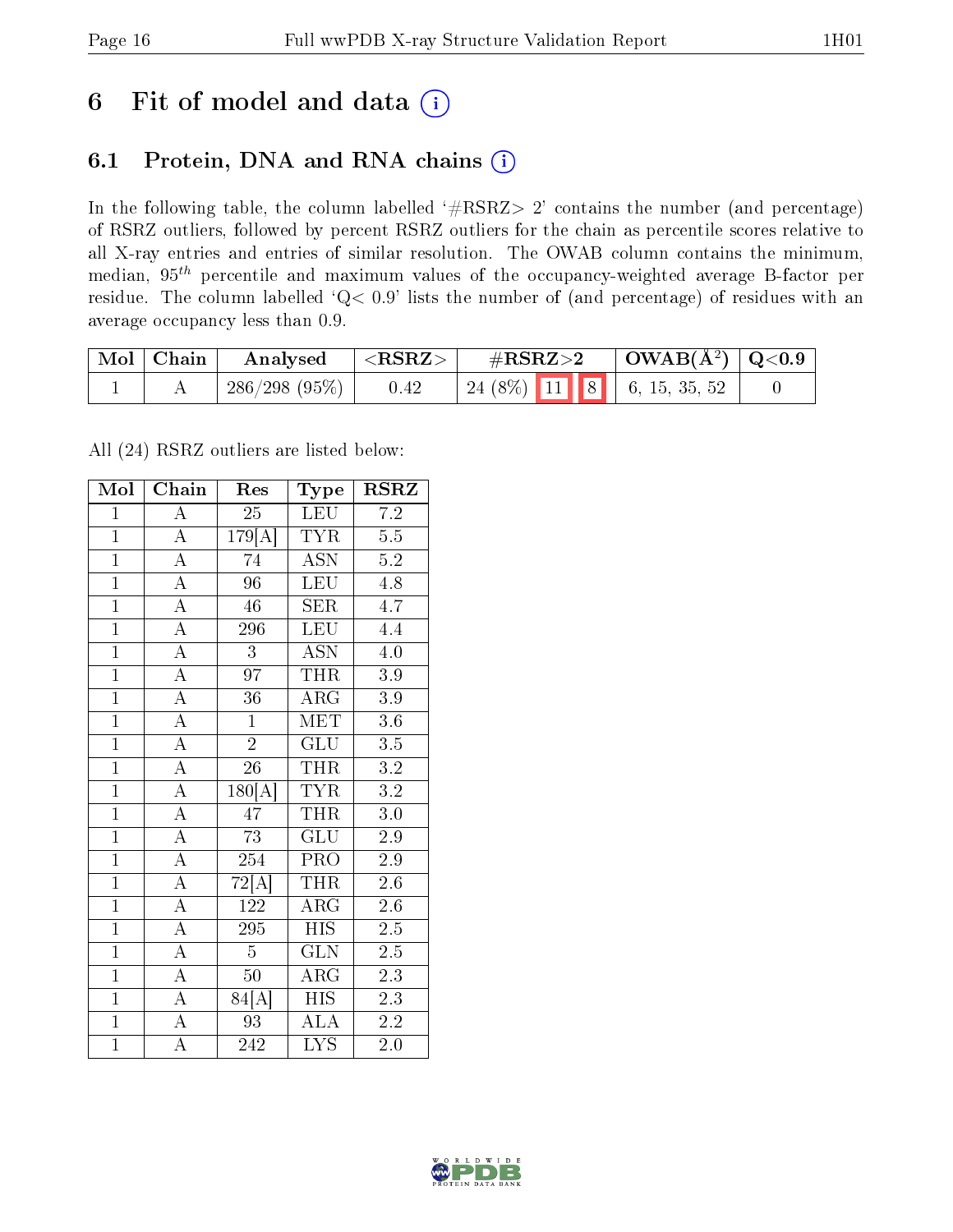#### 6.2 Non-standard residues in protein, DNA, RNA chains  $(i)$

In the following table, the Atoms column lists the number of modelled atoms in the group and the number defined in the chemical component dictionary. The B-factors column lists the minimum, median,  $95<sup>th</sup>$  percentile and maximum values of B factors of atoms in the group. The column labelled  $Q < 0.9$ ' lists the number of atoms with occupancy less than 0.9.

|  |  |              |                                                      | Mol   Type   Chain   Res   Atoms   RSCC   RSR   B-factors $(A^2)$   Q<0.9 |  |
|--|--|--------------|------------------------------------------------------|---------------------------------------------------------------------------|--|
|  |  | $12/13$ 0.95 | $\begin{array}{c} \begin{array}{c} \end{array}$ 0.09 | 9, 12, 16, 16                                                             |  |

#### 6.3 Carbohydrates  $(i)$

There are no carbohydrates in this entry.

#### 6.4 Ligands  $(i)$

In the following table, the Atoms column lists the number of modelled atoms in the group and the number defined in the chemical component dictionary. The B-factors column lists the minimum, median,  $95<sup>th</sup>$  percentile and maximum values of B factors of atoms in the group. The column labelled  $Q< 0.9$ ' lists the number of atoms with occupancy less than 0.9.

| Mol | Type | Chain | $\operatorname{Res}% \left( \mathcal{N}\right) \equiv\operatorname{Res}(\mathcal{N}_{0},\mathcal{N}_{0})$ | Atoms | <b>RSCC</b> | $_{\rm RSR}$ | $B\text{-factors}(\AA^2)$ | $\mathrm{Q}{<}0.9$ |
|-----|------|-------|-----------------------------------------------------------------------------------------------------------|-------|-------------|--------------|---------------------------|--------------------|
|     | GOL  |       | 299                                                                                                       | 6/6   | 0.66        | 0.22         | 34, 35, 36, 37            |                    |
|     | GOL  |       | 300                                                                                                       | 6/6   | 0.82        | $\rm 0.18$   | 32, 36, 37, 39            |                    |
|     | FBL  |       | 302[B]                                                                                                    | 30/30 | 0.94        | $\rm 0.12$   | 10, 14, 24, 25            | 30                 |
|     | FAL  |       | 301[A]                                                                                                    | 30/30 | 0.95        |              | 10, 14, 23, 25            | 30                 |

The following is a graphical depiction of the model fit to experimental electron density of all instances of the Ligand of Interest. In addition, ligands with molecular weight  $> 250$  and outliers as shown on the geometry validation Tables will also be included. Each fit is shown from different orientation to approximate a three-dimensional view.

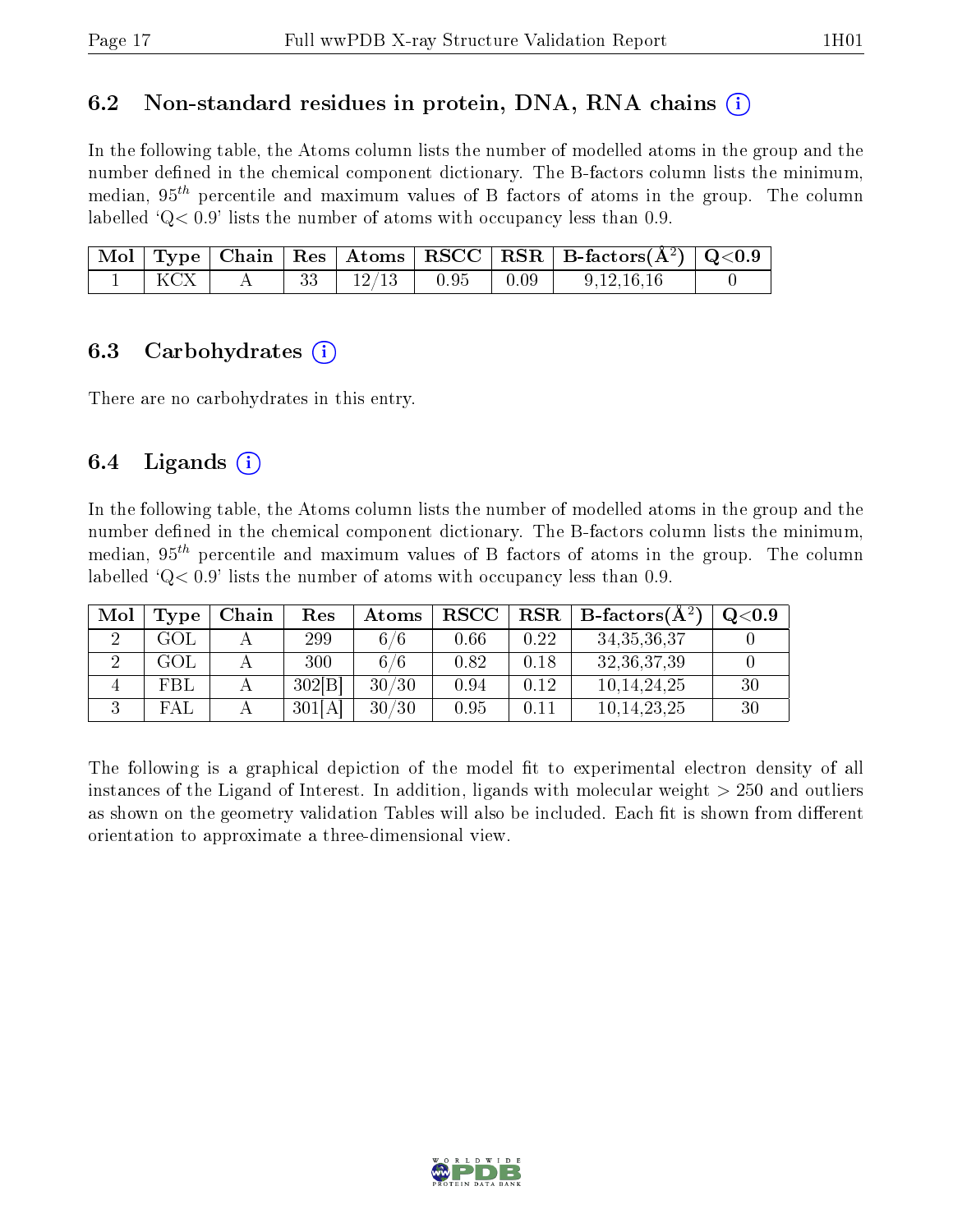